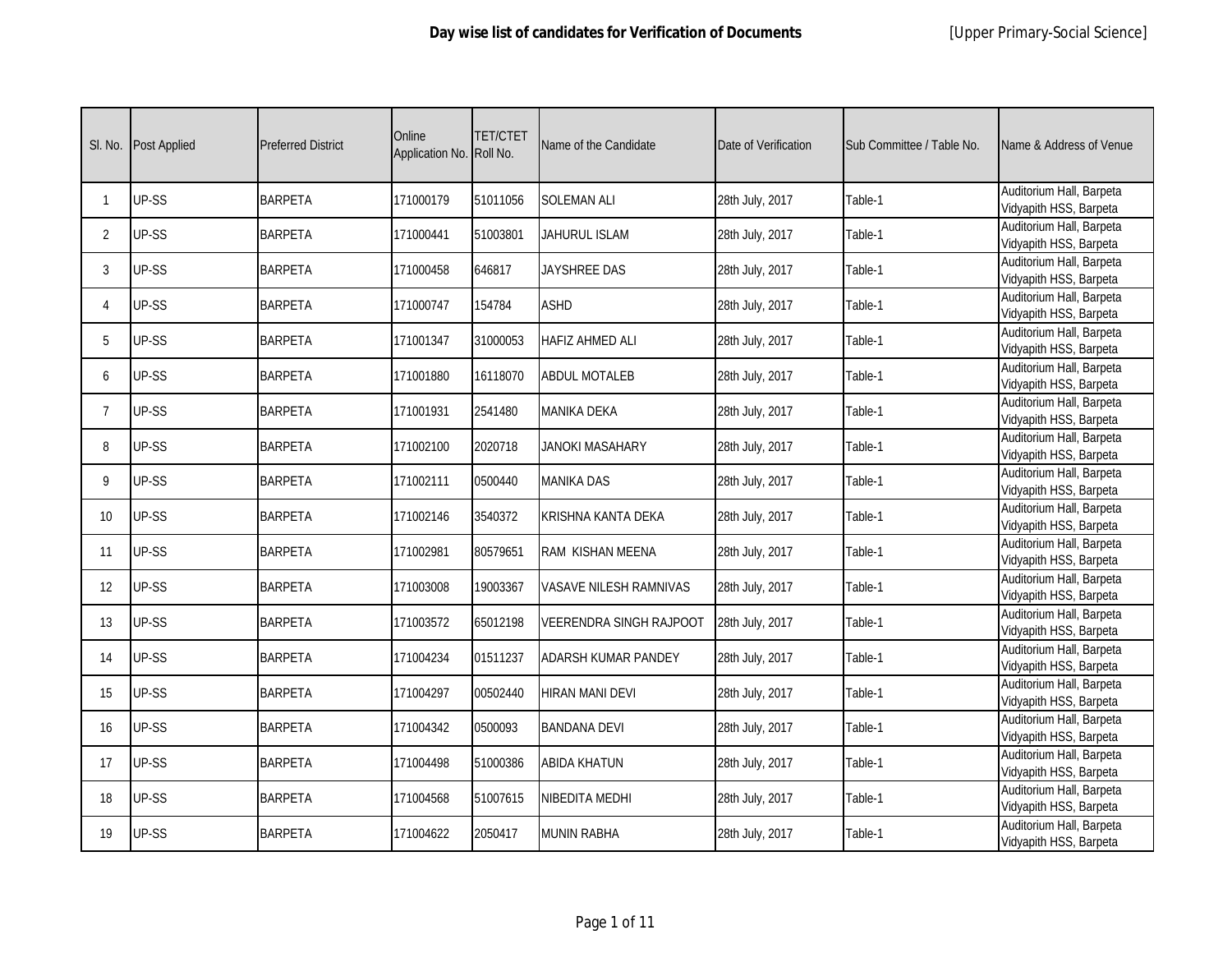| SI. No. | Post Applied | <b>Preferred District</b> | Online<br>Application No. | TET/CTET<br>Roll No. | Name of the Candidate       | Date of Verification | Sub Committee / Table No. | Name & Address of Venue                            |
|---------|--------------|---------------------------|---------------------------|----------------------|-----------------------------|----------------------|---------------------------|----------------------------------------------------|
| 20      | UP-SS        | <b>BARPETA</b>            | 171004636                 | 51007963             | <b>PALLABI DEVI</b>         | 28th July, 2017      | Table-1                   | Auditorium Hall, Barpeta<br>Vidyapith HSS, Barpeta |
| 21      | UP-SS        | <b>BARPETA</b>            | 171004666                 | 57009865             | PANKAJ SAIKIA               | 28th July, 2017      | Table-1                   | Auditorium Hall, Barpeta<br>Vidyapith HSS, Barpeta |
| 22      | UP-SS        | <b>BARPETA</b>            | 171004941                 | 01511703             | <b>RAVI KUMAR</b>           | 28th July, 2017      | Table-1                   | Auditorium Hall, Barpeta<br>Vidyapith HSS, Barpeta |
| 23      | UP-SS        | <b>BARPETA</b>            | 171005884                 | 3007636              | <b>JURI LAHAN</b>           | 28th July, 2017      | Table-1                   | Auditorium Hall, Barpeta<br>Vidyapith HSS, Barpeta |
| 24      | UP-SS        | <b>BARPETA</b>            | 171005910                 | 0404604              | <b>KHAIRUN NAHAR</b>        | 28th July, 2017      | Table-1                   | Auditorium Hall, Barpeta<br>Vidyapith HSS, Barpeta |
| 25      | UP-SS        | <b>BARPETA</b>            | 171005954                 | 06906036             | <b>SHRAVAN KUMAR</b>        | 28th July, 2017      | Table-1                   | Auditorium Hall, Barpeta<br>Vidyapith HSS, Barpeta |
| 26      | UP-SS        | <b>BARPETA</b>            | 171005986                 | 07919920             | <b>KM ANITA</b>             | 28th July, 2017      | Table-1                   | Auditorium Hall, Barpeta<br>Vidyapith HSS, Barpeta |
| 27      | UP-SS        | <b>BARPETA</b>            | 171007229                 | 3040382              | <b>RAFIKUL ISLAM</b>        | 28th July, 2017      | Table-1                   | Auditorium Hall, Barpeta<br>Vidyapith HSS, Barpeta |
| 28      | UP-SS        | <b>BARPETA</b>            | 171007730                 | 01300488             | <b>JYOTI KUMARI</b>         | 28th July, 2017      | Table-1                   | Auditorium Hall, Barpeta<br>Vidyapith HSS, Barpeta |
| 29      | UP-SS        | <b>BARPETA</b>            | 171007806                 | 3030048              | <b>ARUP DAS</b>             | 28th July, 2017      | Table-1                   | Auditorium Hall, Barpeta<br>Vidyapith HSS, Barpeta |
| 30      | UP-SS        | <b>BARPETA</b>            | 171007919                 | 51001879             | <b>BADSHA SHA ALAM KHAN</b> | 28th July, 2017      | Table-1                   | Auditorium Hall, Barpeta<br>Vidyapith HSS, Barpeta |
| 31      | UP-SS        | <b>BARPETA</b>            | 171008080                 | 4402573              | JUMI DEKA                   | 28th July, 2017      | Table-1                   | Auditorium Hall, Barpeta<br>Vidyapith HSS, Barpeta |
| 32      | UP-SS        | <b>BARPETA</b>            | 171008155                 | 0405811              | <b>DULUMANI BARMAN</b>      | 28th July, 2017      | Table-1                   | Auditorium Hall, Barpeta<br>Vidyapith HSS, Barpeta |
| 33      | UP-SS        | <b>BARPETA</b>            | 171008380                 | 2541560              | <b>RUMA DAS</b>             | 28th July, 2017      | Table-1                   | Auditorium Hall, Barpeta<br>Vidyapith HSS, Barpeta |
| 34      | UP-SS        | <b>BARPETA</b>            | 171009227                 | 2352173              | <b>PROMILA BASUMATARY</b>   | 28th July, 2017      | Table-1                   | Auditorium Hall, Barpeta<br>Vidyapith HSS, Barpeta |
| 35      | UP-SS        | <b>BARPETA</b>            | 171009443                 | 57008503             | <b>MRIDUL BAISHYA</b>       | 28th July, 2017      | Table-1                   | Auditorium Hall, Barpeta<br>Vidyapith HSS, Barpeta |
| 36      | UP-SS        | <b>BARPETA</b>            | 171009798                 | 3030250              | <b>HALIMA BEGUM</b>         | 28th July, 2017      | Table-1                   | Auditorium Hall, Barpeta<br>Vidyapith HSS, Barpeta |
| 37      | UP-SS        | <b>BARPETA</b>            | 171009834                 | 2541796              | <b>RANGJALI BASUMATARY</b>  | 28th July, 2017      | Table-1                   | Auditorium Hall, Barpeta<br>Vidyapith HSS, Barpeta |
| 38      | UP-SS        | <b>BARPETA</b>            | 171010129                 | 2020885              | <b>MILAN LAHARY</b>         | 28th July, 2017      | Table-1                   | Auditorium Hall, Barpeta<br>Vidyapith HSS, Barpeta |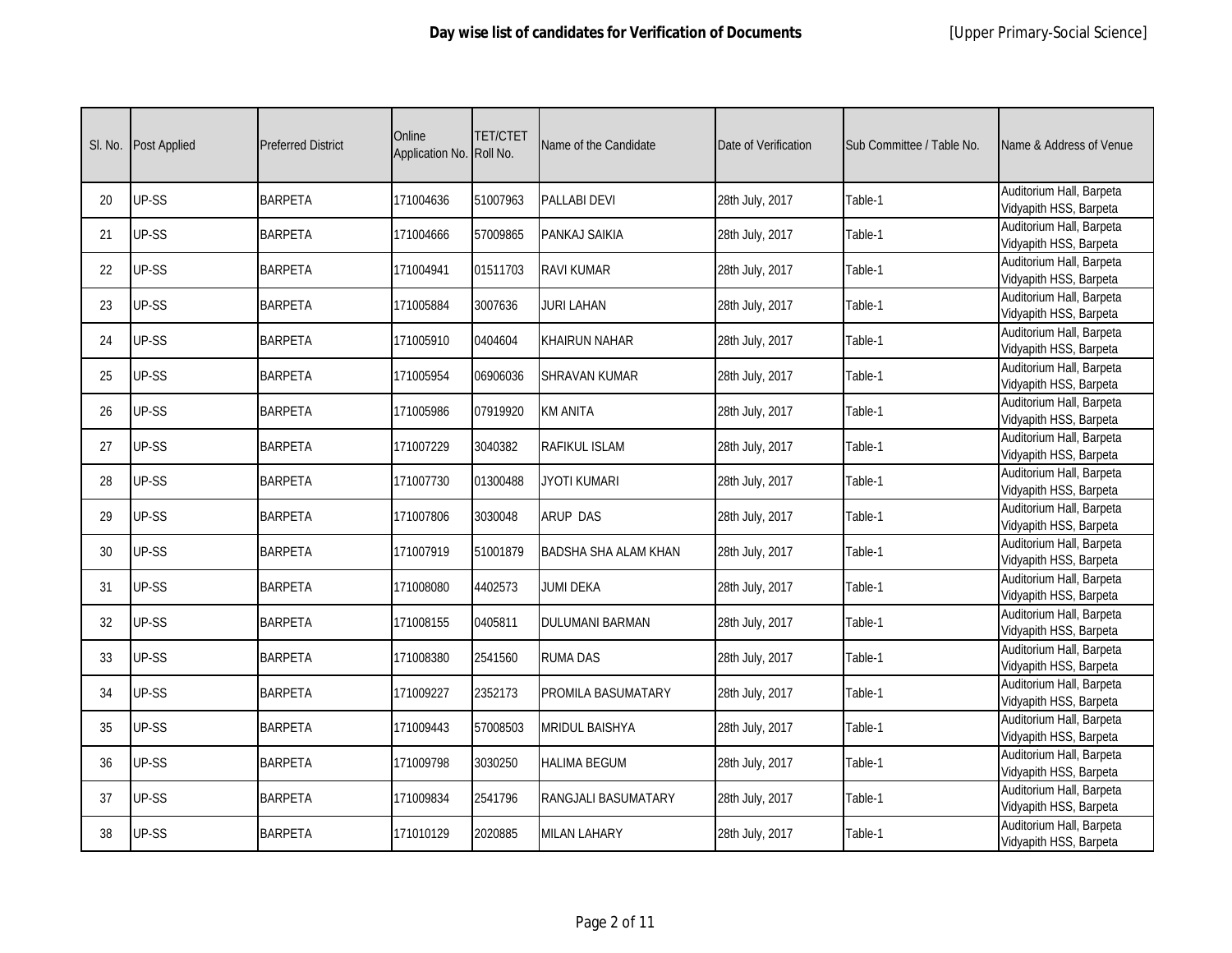| SI. No. | Post Applied | <b>Preferred District</b> | Online<br>Application No. | TET/CTET<br>Roll No. | Name of the Candidate        | Date of Verification | Sub Committee / Table No. | Name & Address of Venue                            |
|---------|--------------|---------------------------|---------------------------|----------------------|------------------------------|----------------------|---------------------------|----------------------------------------------------|
| 39      | UP-SS        | <b>BARPETA</b>            | 171010341                 | 3050395              | PRADIP GOYARY                | 28th July, 2017      | Table-1                   | Auditorium Hall, Barpeta<br>Vidyapith HSS, Barpeta |
| 40      | UP-SS        | <b>BARPETA</b>            | 171010366                 | 45002659             | <b>BALU KRUSHNAJI KAMBLE</b> | 28th July, 2017      | Table-1                   | Auditorium Hall, Barpeta<br>Vidyapith HSS, Barpeta |
| 41      | UP-SS        | <b>BARPETA</b>            | 171010445                 | 3050397              | <b>RAMESH BARO</b>           | 28th July, 2017      | Table-1                   | Auditorium Hall, Barpeta<br>Vidyapith HSS, Barpeta |
| 42      | UP-SS        | <b>BARPETA</b>            | 171010565                 | 3050387              | <b>DILIP KR BRAHMA</b>       | 28th July, 2017      | Table-1                   | Auditorium Hall, Barpeta<br>Vidyapith HSS, Barpeta |
| 43      | UP-SS        | <b>BARPETA</b>            | 171010683                 | 2551491              | <b>PUSPA MECH</b>            | 28th July, 2017      | Table-1                   | Auditorium Hall, Barpeta<br>Vidyapith HSS, Barpeta |
| 44      | UP-SS        | <b>BARPETA</b>            | 171010856                 | 0500311              | HIRAKJYOTI RAJBONGSHI        | 28th July, 2017      | Table-1                   | Auditorium Hall, Barpeta<br>Vidyapith HSS, Barpeta |
| 45      | UP-SS        | <b>BARPETA</b>            | 171011533                 | 2011221              | <b>BIJU RAJBONGSHI</b>       | 28th July, 2017      | Table-1                   | Auditorium Hall, Barpeta<br>Vidyapith HSS, Barpeta |
| 46      | UP-SS        | <b>BARPETA</b>            | 171012102                 | 00506456             | UDANGSHRI BRAHMA             | 28th July, 2017      | Table-1                   | Auditorium Hall, Barpeta<br>Vidyapith HSS, Barpeta |
| 47      | UP-SS        | <b>BARPETA</b>            | 171012178                 | 3030652              | <b>SACHIN BARO</b>           | 28th July, 2017      | Table-1                   | Auditorium Hall, Barpeta<br>Vidyapith HSS, Barpeta |
| 48      | UP-SS        | <b>BARPETA</b>            | 171012383                 | 0403727              | <b>SANTANU BARUA</b>         | 28th July, 2017      | Table-1                   | Auditorium Hall, Barpeta<br>Vidyapith HSS, Barpeta |
| 49      | UP-SS        | <b>BARPETA</b>            | 171012397                 | 3540091              | <b>BHARATI BARO DEKA</b>     | 28th July, 2017      | Table-1                   | Auditorium Hall, Barpeta<br>Vidyapith HSS, Barpeta |
| 50      | UP-SS        | <b>BARPETA</b>            | 171012817                 | 3540264              | <b>HITESH DEKA</b>           | 28th July, 2017      | Table-1                   | Auditorium Hall, Barpeta<br>Vidyapith HSS, Barpeta |
| 51      | UP-SS        | <b>BARPETA</b>            | 171012910                 | 0400750              | <b>DIMPY RAY</b>             | 28th July, 2017      | Table-2                   | Auditorium Hall, Barpeta<br>Vidyapith HSS, Barpeta |
| 52      | UP-SS        | <b>BARPETA</b>            | 171012968                 | 0402800              | RITANJALI DAS                | 28th July, 2017      | Table-2                   | Auditorium Hall, Barpeta<br>Vidyapith HSS, Barpeta |
| 53      | UP-SS        | <b>BARPETA</b>            | 171013147                 | 3040269              | MD JARIP UDDIN MANDAL        | 28th July, 2017      | Table-2                   | Auditorium Hall, Barpeta<br>Vidyapith HSS, Barpeta |
| 54      | UP-SS        | <b>BARPETA</b>            | 171013264                 | 05200951             | SATYA NARAYAN PRASAD         | 28th July, 2017      | Table-2                   | Auditorium Hall, Barpeta<br>Vidyapith HSS, Barpeta |
| 55      | UP-SS        | <b>BARPETA</b>            | 171013428                 | 0402634              | PURABI OJAH                  | 28th July, 2017      | Table-2                   | Auditorium Hall, Barpeta<br>Vidyapith HSS, Barpeta |
| 56      | UP-SS        | <b>BARPETA</b>            | 171013929                 | 2031732              | DASARATH BORO                | 28th July, 2017      | Table-2                   | Auditorium Hall, Barpeta<br>Vidyapith HSS, Barpeta |
| 57      | UP-SS        | <b>BARPETA</b>            | 171013983                 | 4400869              | <b>HIRAMANI TALUKDAR</b>     | 28th July, 2017      | Table-2                   | Auditorium Hall, Barpeta<br>Vidyapith HSS, Barpeta |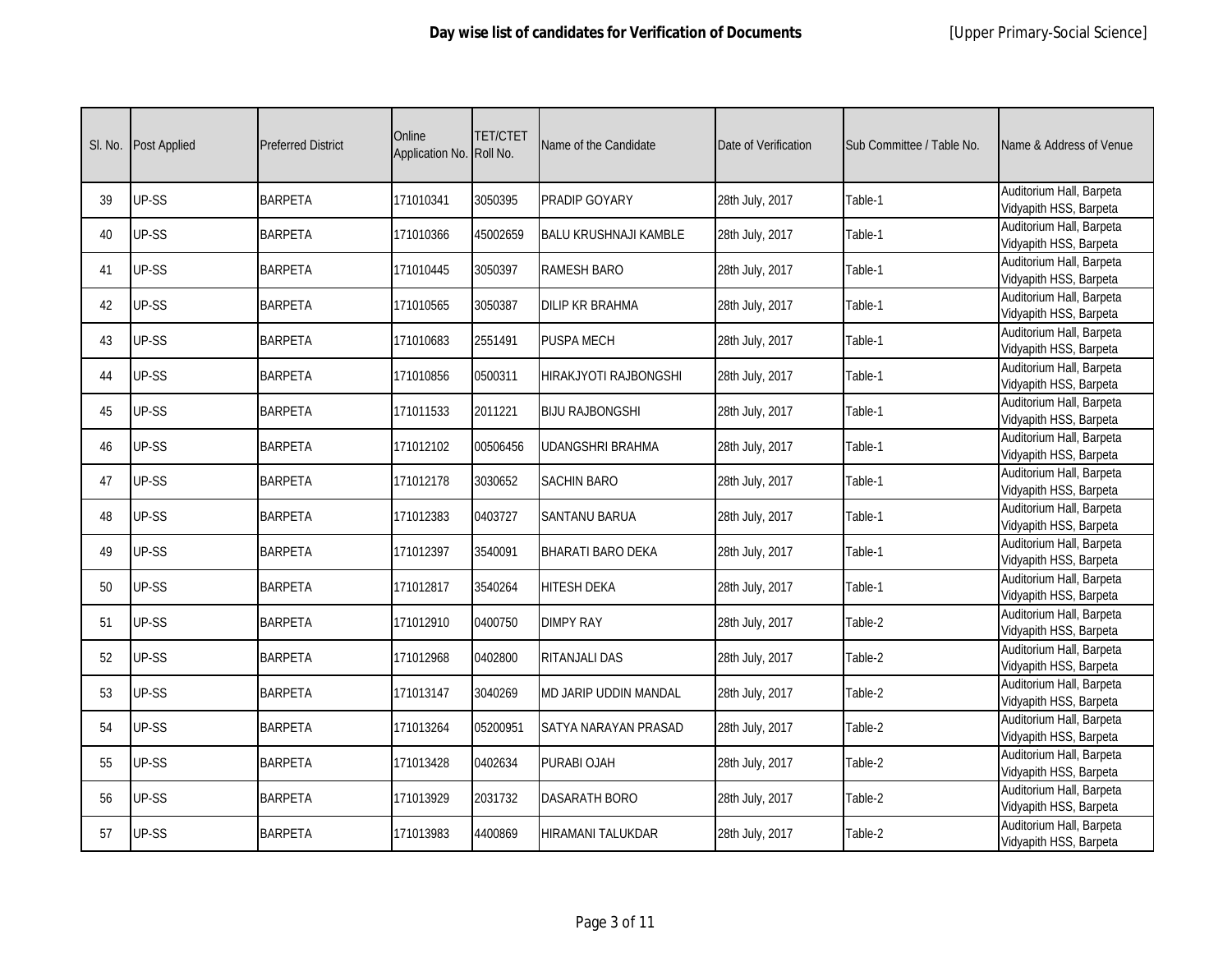| SI. No. | <b>Post Applied</b> | <b>Preferred District</b> | Online<br>Application No. | TET/CTET<br>Roll No. | Name of the Candidate       | Date of Verification | Sub Committee / Table No. | Name & Address of Venue                            |
|---------|---------------------|---------------------------|---------------------------|----------------------|-----------------------------|----------------------|---------------------------|----------------------------------------------------|
| 58      | UP-SS               | <b>BARPETA</b>            | 171014016                 | 17TE22010<br>152     | <b>SENTHILMURUGAN P</b>     | 28th July, 2017      | Table-2                   | Auditorium Hall, Barpeta<br>Vidyapith HSS, Barpeta |
| 59      | UP-SS               | <b>BARPETA</b>            | 171014050                 | 3110371              | <b>ANITA ROY</b>            | 28th July, 2017      | Table-2                   | Auditorium Hall, Barpeta<br>Vidyapith HSS, Barpeta |
| 60      | UP-SS               | <b>BARPETA</b>            | 171014896                 | 0200482              | PRABHA BASUMATARY           | 28th July, 2017      | Table-2                   | Auditorium Hall, Barpeta<br>Vidyapith HSS, Barpeta |
| 61      | UP-SS               | <b>BARPETA</b>            | 171015745                 | 3550155              | <b>BINITA BARO</b>          | 28th July, 2017      | Table-2                   | Auditorium Hall, Barpeta<br>Vidyapith HSS, Barpeta |
| 62      | UP-SS               | <b>BARPETA</b>            | 171015842                 | 54003705             | PARAGJYOTI RAJBONGSHI       | 28th July, 2017      | Table-2                   | Auditorium Hall, Barpeta<br>Vidyapith HSS, Barpeta |
| 63      | UP-SS               | <b>BARPETA</b>            | 171016090                 | 0402615              | PRATIVA DAS                 | 28th July, 2017      | Table-2                   | Auditorium Hall, Barpeta<br>Vidyapith HSS, Barpeta |
| 64      | UP-SS               | <b>BARPETA</b>            | 171016563                 | 3009342              | <b>RANJU DAS</b>            | 28th July, 2017      | Table-2                   | Auditorium Hall, Barpeta<br>Vidyapith HSS, Barpeta |
| 65      | UP-SS               | <b>BARPETA</b>            | 171016783                 | 0405806              | SRI DIPANBITA DAS           | 28th July, 2017      | Table-2                   | Auditorium Hall, Barpeta<br>Vidyapith HSS, Barpeta |
| 66      | UP-SS               | <b>BARPETA</b>            | 171017119                 | 0401014              | <b>HIMASRI DAS</b>          | 28th July, 2017      | Table-2                   | Auditorium Hall, Barpeta<br>Vidyapith HSS, Barpeta |
| 67      | UP-SS               | <b>BARPETA</b>            | 171017154                 | 57005439             | <b>JESMIN SULTANA</b>       | 28th July, 2017      | Table-2                   | Auditorium Hall, Barpeta<br>Vidyapith HSS, Barpeta |
| 68      | UP-SS               | <b>BARPETA</b>            | 171017413                 | 51006275             | <b>MD SHARIFUL ISLAM</b>    | 28th July, 2017      | Table-2                   | Auditorium Hall, Barpeta<br>Vidyapith HSS, Barpeta |
| 69      | UP-SS               | <b>BARPETA</b>            | 171017480                 | 0402037              | MD SHAHIDUL ISLAM           | 28th July, 2017      | Table-2                   | Auditorium Hall, Barpeta<br>Vidyapith HSS, Barpeta |
| 70      | UP-SS               | <b>BARPETA</b>            | 171018364                 | 3020428              | <b>BINOD CHANDRA BRAHMA</b> | 28th July, 2017      | Table-2                   | Auditorium Hall, Barpeta<br>Vidyapith HSS, Barpeta |
| 71      | UP-SS               | <b>BARPETA</b>            | 171018384                 | 0405839              | <b>KASHI NATH ROY</b>       | 28th July, 2017      | Table-2                   | Auditorium Hall, Barpeta<br>Vidyapith HSS, Barpeta |
| 72      | UP-SS               | <b>BARPETA</b>            | 171018484                 | 3020168              | JAGANNATH RABHA             | 28th July, 2017      | Table-2                   | Auditorium Hall, Barpeta<br>Vidyapith HSS, Barpeta |
| 73      | UP-SS               | <b>BARPETA</b>            | 171018632                 | 3020168              | JAGANNATH RABHA             | 28th July, 2017      | Table-2                   | Auditorium Hall, Barpeta<br>Vidyapith HSS, Barpeta |
| 74      | UP-SS               | <b>BARPETA</b>            | 171019149                 | 0400312              | <b>ANIL KUMAR KALITA</b>    | 28th July, 2017      | Table-2                   | Auditorium Hall, Barpeta<br>Vidyapith HSS, Barpeta |
| 75      | UP-SS               | <b>BARPETA</b>            | 171019251                 | 4400719              | <b>GAUTAM BARMAN</b>        | 28th July, 2017      | Table-2                   | Auditorium Hall, Barpeta<br>Vidyapith HSS, Barpeta |
| 76      | UP-SS               | <b>BARPETA</b>            | 171019290                 | 0400996              | <b>HELMINA KHATUN</b>       | 28th July, 2017      | Table-2                   | Auditorium Hall, Barpeta<br>Vidyapith HSS, Barpeta |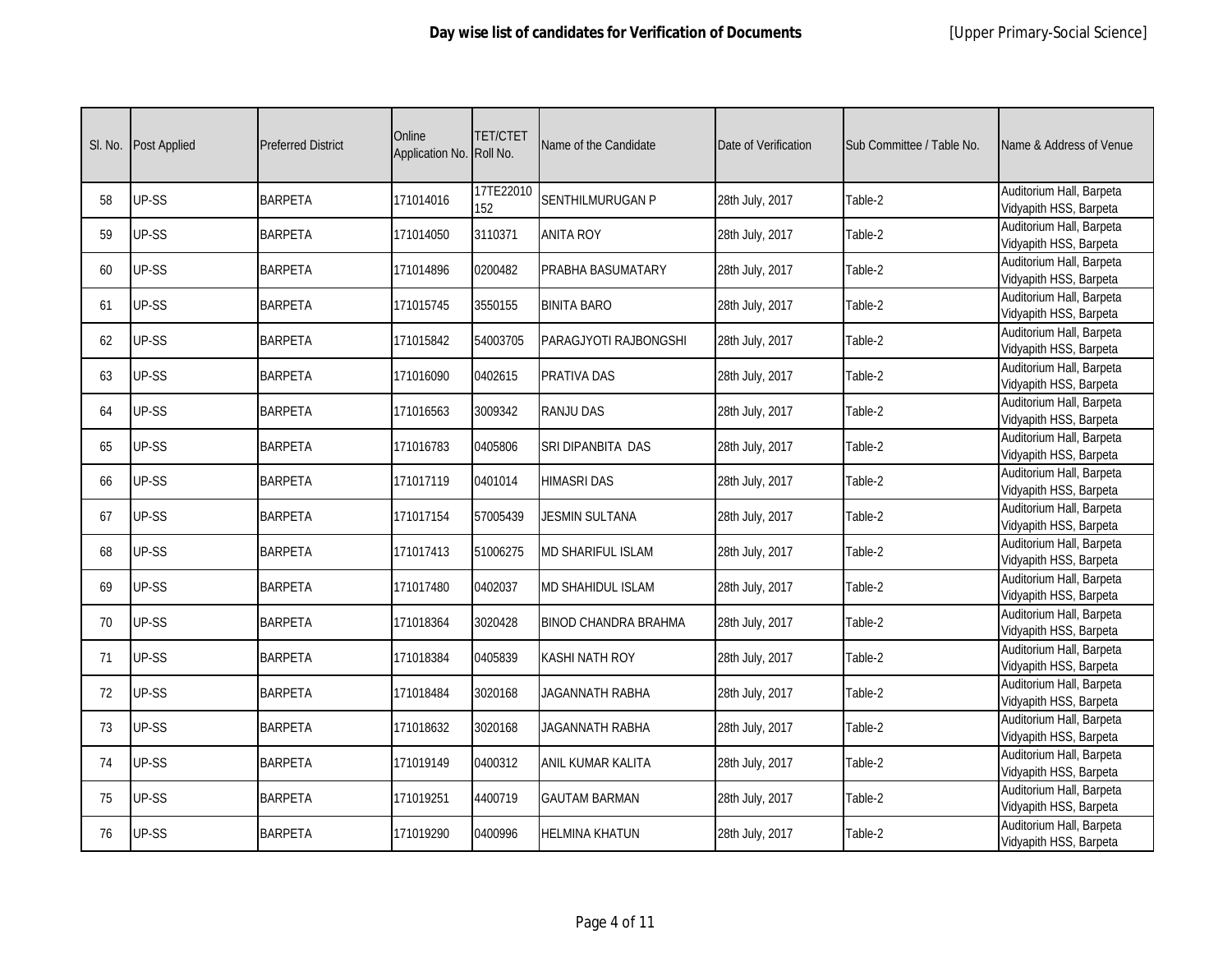| SI. No. | Post Applied | <b>Preferred District</b> | Online<br>Application No. Roll No. | TET/CTET | Name of the Candidate    | Date of Verification | Sub Committee / Table No. | Name & Address of Venue                            |
|---------|--------------|---------------------------|------------------------------------|----------|--------------------------|----------------------|---------------------------|----------------------------------------------------|
| 77      | UP-SS        | <b>BARPETA</b>            | 171019487                          | 51004867 | <b>MAHAMMAD ALI</b>      | 28th July, 2017      | Table-2                   | Auditorium Hall, Barpeta<br>Vidyapith HSS, Barpeta |
| 78      | UP-SS        | <b>BARPETA</b>            | 171019763                          | 2901568  | <b>DURGESWAR NATH</b>    | 28th July, 2017      | Table-2                   | Auditorium Hall, Barpeta<br>Vidyapith HSS, Barpeta |
| 79      | UP-SS        | <b>BARPETA</b>            | 171019943                          | 51008173 | RAFIQUL ISLAM            | 28th July, 2017      | Table-2                   | Auditorium Hall, Barpeta<br>Vidyapith HSS, Barpeta |
| 80      | UP-SS        | <b>BARPETA</b>            | 171019973                          | 0400655  | <b>DAISY PATHAK</b>      | 28th July, 2017      | Table-2                   | Auditorium Hall, Barpeta<br>Vidyapith HSS, Barpeta |
| 81      | UP-SS        | <b>BARPETA</b>            | 171020806                          | 00502442 | <b>BORNALI NEOG</b>      | 28th July, 2017      | Table-2                   | Auditorium Hall, Barpeta<br>Vidyapith HSS, Barpeta |
| 82      | UP-SS        | <b>BARPETA</b>            | 171021213                          | 0401471  | <b>MAJIBAR RAHMAN</b>    | 28th July, 2017      | Table-2                   | Auditorium Hall, Barpeta<br>Vidyapith HSS, Barpeta |
| 83      | UP-SS        | <b>BARPETA</b>            | 171021386                          | 2020847  | <b>DEVOJIT SWARGIARY</b> | 28th July, 2017      | Table-2                   | Auditorium Hall, Barpeta<br>Vidyapith HSS, Barpeta |
| 84      | UP-SS        | <b>BARPETA</b>            | 171022151                          | 5602228  | <b>RIJUMANI DAS</b>      | 28th July, 2017      | Table-2                   | Auditorium Hall, Barpeta<br>Vidyapith HSS, Barpeta |
| 85      | UP-SS        | <b>BARPETA</b>            | 171022161                          | 51005622 | <b>MD CHAND MAHMUD</b>   | 28th July, 2017      | Table-2                   | Auditorium Hall, Barpeta<br>Vidyapith HSS, Barpeta |
| 86      | UP-SS        | <b>BARPETA</b>            | 171022416                          | 0400713  | DHARMENDRA CHOUDHURY     | 28th July, 2017      | Table-2                   | Auditorium Hall, Barpeta<br>Vidyapith HSS, Barpeta |
| 87      | UP-SS        | <b>BARPETA</b>            | 171022569                          | 3020293  | PAPARI KALITA            | 28th July, 2017      | Table-2                   | Auditorium Hall, Barpeta<br>Vidyapith HSS, Barpeta |
| 88      | UP-SS        | <b>BARPETA</b>            | 171022905                          | 0400764  | <b>DIPANKAR DAS</b>      | 28th July, 2017      | Table-2                   | Auditorium Hall, Barpeta<br>Vidyapith HSS, Barpeta |
| 89      | UP-SS        | <b>BARPETA</b>            | 171023912                          | 3020026  | <b>ANANDA BISWAS</b>     | 28th July, 2017      | Table-2                   | Auditorium Hall, Barpeta<br>Vidyapith HSS, Barpeta |
| 90      | UP-SS        | <b>BARPETA</b>            | 171023960                          | 0500555  | <b>NANDITA BARUA</b>     | 28th July, 2017      | Table-2                   | Auditorium Hall, Barpeta<br>Vidyapith HSS, Barpeta |
| 91      | UP-SS        | <b>BARPETA</b>            | 171024090                          | 3550318  | <b>GITANJALI SAHARIA</b> | 28th July, 2017      | Table-2                   | Auditorium Hall, Barpeta<br>Vidyapith HSS, Barpeta |
| 92      | UP-SS        | <b>BARPETA</b>            | 171024285                          | 57009171 | <b>NAZIRA BEGUM</b>      | 28th July, 2017      | Table-2                   | Auditorium Hall, Barpeta<br>Vidyapith HSS, Barpeta |
| 93      | UP-SS        | <b>BARPETA</b>            | 171024371                          | 3540157  | <b>DHAN MONI DAS</b>     | 28th July, 2017      | Table-2                   | Auditorium Hall, Barpeta<br>Vidyapith HSS, Barpeta |
| 94      | UP-SS        | <b>BARPETA</b>            | 171024417                          | 3020186  | <b>KALPANA BARMAN</b>    | 28th July, 2017      | Table-2                   | Auditorium Hall, Barpeta<br>Vidyapith HSS, Barpeta |
| 95      | UP-SS        | <b>BARPETA</b>            | 171024430                          | 0200291  | <b>MRIGEN KALITA</b>     | 28th July, 2017      | Table-2                   | Auditorium Hall, Barpeta<br>Vidyapith HSS, Barpeta |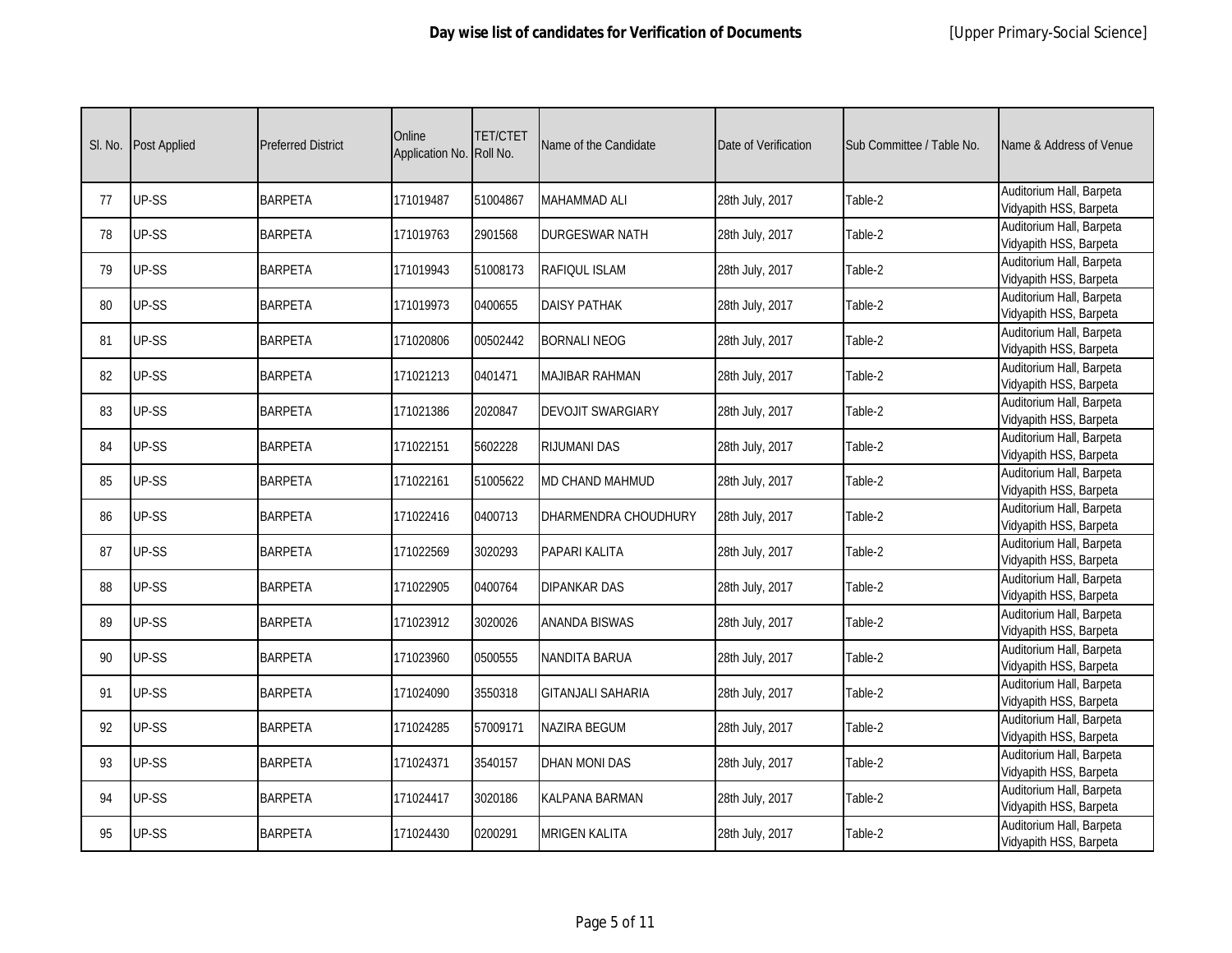| SI. No. | <b>Post Applied</b> | <b>Preferred District</b> | Online<br>Application No. | TET/CTET<br>Roll No. | Name of the Candidate      | Date of Verification | Sub Committee / Table No. | Name & Address of Venue                            |
|---------|---------------------|---------------------------|---------------------------|----------------------|----------------------------|----------------------|---------------------------|----------------------------------------------------|
| 96      | UP-SS               | <b>BARPETA</b>            | 171024609                 | 3020394              | YOGOMAYA PANDIT            | 28th July, 2017      | Table-2                   | Auditorium Hall, Barpeta<br>Vidyapith HSS, Barpeta |
| 97      | UP-SS               | <b>BARPETA</b>            | 171024784                 | 0400482              | <b>BABLI DAS</b>           | 28th July, 2017      | Table-2                   | Auditorium Hall, Barpeta<br>Vidyapith HSS, Barpeta |
| 98      | UP-SS               | <b>BARPETA</b>            | 171024924                 | 0500412              | <b>KRISHANU DAS</b>        | 28th July, 2017      | Table-2                   | Auditorium Hall, Barpeta<br>Vidyapith HSS, Barpeta |
| 99      | UP-SS               | <b>BARPETA</b>            | 171025018                 | 2031504              | MAMANI NATH                | 28th July, 2017      | Table-2                   | Auditorium Hall, Barpeta<br>Vidyapith HSS, Barpeta |
| 100     | UP-SS               | <b>BARPETA</b>            | 171025043                 | 51004850             | <b>MAFIZUDDIN AHMED</b>    | 28th July, 2017      | Table-2                   | Auditorium Hall, Barpeta<br>Vidyapith HSS, Barpeta |
| 101     | UP-SS               | <b>BARPETA</b>            | 171025257                 | 3350319              | MANISH CHANDRA DEBNATH     | 28th July, 2017      | Table-3                   | Auditorium Hall, Barpeta<br>Vidyapith HSS, Barpeta |
| 102     | UP-SS               | <b>BARPETA</b>            | 171025355                 | 0501247              | <b>KAKALI DAS</b>          | 28th July, 2017      | Table-3                   | Auditorium Hall, Barpeta<br>Vidyapith HSS, Barpeta |
| 103     | UP-SS               | <b>BARPETA</b>            | 171025572                 | 4401030              | JYOTISH HALOI              | 28th July, 2017      | Table-3                   | Auditorium Hall, Barpeta<br>Vidyapith HSS, Barpeta |
| 104     | UP-SS               | <b>BARPETA</b>            | 171025579                 | 3020187              | <b>KALYANI PATHAK</b>      | 28th July, 2017      | Table-3                   | Auditorium Hall, Barpeta<br>Vidyapith HSS, Barpeta |
| 105     | UP-SS               | <b>BARPETA</b>            | 171025827                 | 08112102             | <b>ANJUM BAIG</b>          | 28th July, 2017      | Table-3                   | Auditorium Hall, Barpeta<br>Vidyapith HSS, Barpeta |
| 106     | UP-SS               | <b>BARPETA</b>            | 171025828                 | 3501670              | <b>AMIT KARMAKAR</b>       | 28th July, 2017      | Table-3                   | Auditorium Hall, Barpeta<br>Vidyapith HSS, Barpeta |
| 107     | UP-SS               | <b>BARPETA</b>            | 171026470                 | 3008830              | <b>HRISHIKESH ROY</b>      | 28th July, 2017      | Table-3                   | Auditorium Hall, Barpeta<br>Vidyapith HSS, Barpeta |
| 108     | UP-SS               | <b>BARPETA</b>            | 171026494                 | 00504739             | <b>RINKU BASAK</b>         | 28th July, 2017      | Table-3                   | Auditorium Hall, Barpeta<br>Vidyapith HSS, Barpeta |
| 109     | UP-SS               | <b>BARPETA</b>            | 171026516                 | 0500364              | JYOTSHNA DAS               | 28th July, 2017      | Table-3                   | Auditorium Hall, Barpeta<br>Vidyapith HSS, Barpeta |
| 110     | UP-SS               | <b>BARPETA</b>            | 171026719                 | 51008474             | <b>RASHIDA AHMED</b>       | 28th July, 2017      | Table-3                   | Auditorium Hall, Barpeta<br>Vidyapith HSS, Barpeta |
| 111     | UP-SS               | <b>BARPETA</b>            | 171026827                 | 3020195              | <b>KARAN RAMCHIARY</b>     | 28th July, 2017      | Table-3                   | Auditorium Hall, Barpeta<br>Vidyapith HSS, Barpeta |
| 112     | UP-SS               | <b>BARPETA</b>            | 171027118                 | 0500626              | <b>PRANAY KUMAR KALITA</b> | 28th July, 2017      | Table-3                   | Auditorium Hall, Barpeta<br>Vidyapith HSS, Barpeta |
| 113     | UP-SS               | <b>BARPETA</b>            | 171027278                 | 3040457              | TAPAN CHANDRA BISWAS       | 28th July, 2017      | Table-3                   | Auditorium Hall, Barpeta<br>Vidyapith HSS, Barpeta |
| 114     | UP-SS               | <b>BARPETA</b>            | 171027443                 | 2011496              | <b>SEEMANTA DAS</b>        | 28th July, 2017      | Table-3                   | Auditorium Hall, Barpeta<br>Vidyapith HSS, Barpeta |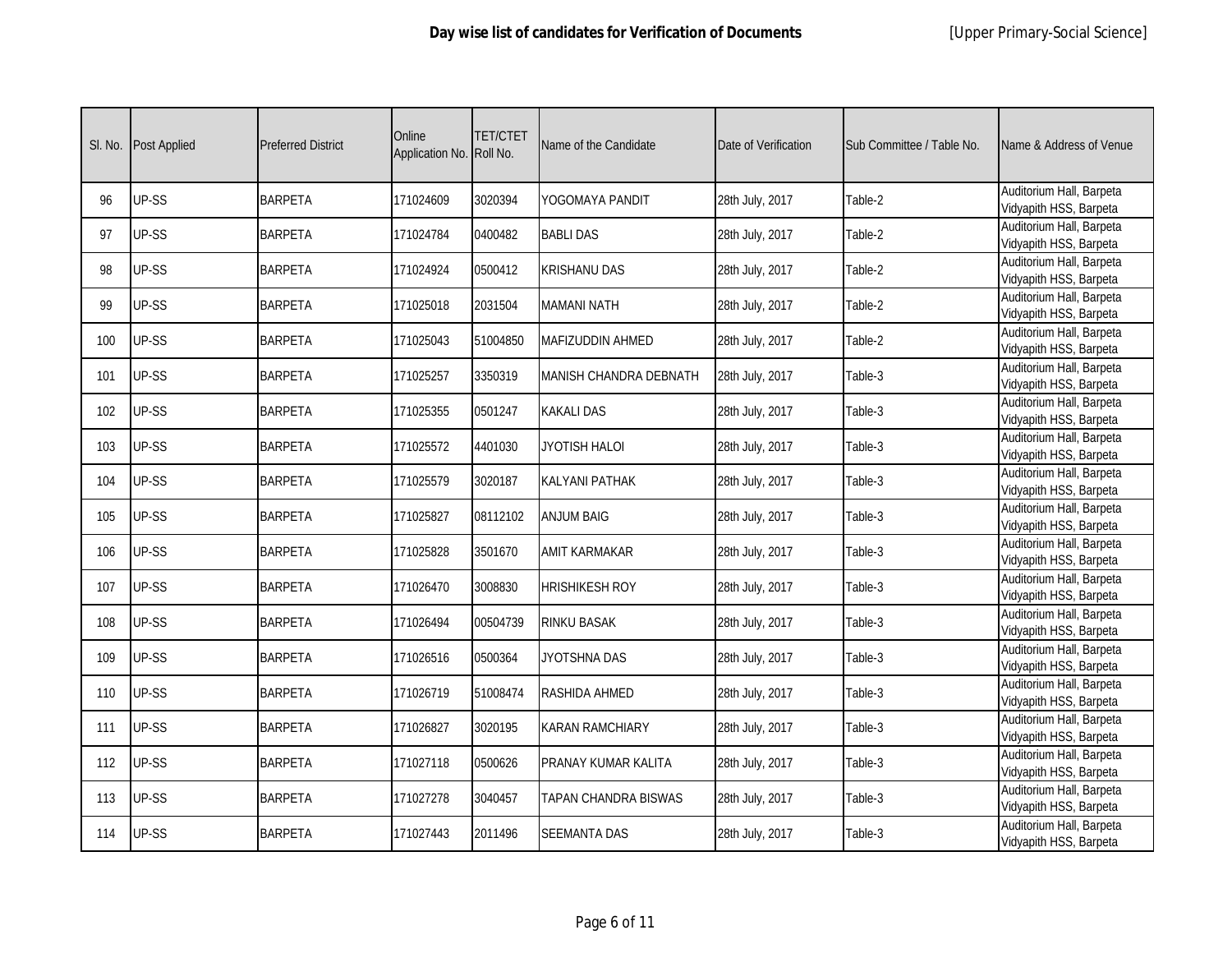| SI. No. | Post Applied | <b>Preferred District</b> | Online<br>Application No. | TET/CTET<br>Roll No. | Name of the Candidate      | Date of Verification | Sub Committee / Table No. | Name & Address of Venue                            |
|---------|--------------|---------------------------|---------------------------|----------------------|----------------------------|----------------------|---------------------------|----------------------------------------------------|
| 115     | UP-SS        | <b>BARPETA</b>            | 171027535                 | 2031537              | <b>NAMITA MEDHI</b>        | 28th July, 2017      | Table-3                   | Auditorium Hall, Barpeta<br>Vidyapith HSS, Barpeta |
| 116     | UP-SS        | <b>BARPETA</b>            | 171027683                 | 51008641             | <b>REHENA SULTANA</b>      | 28th July, 2017      | Table-3                   | Auditorium Hall, Barpeta<br>Vidyapith HSS, Barpeta |
| 117     | UP-SS        | <b>BARPETA</b>            | 171027736                 | 51002157             | <b>DANESH ALI</b>          | 28th July, 2017      | Table-3                   | Auditorium Hall, Barpeta<br>Vidyapith HSS, Barpeta |
| 118     | UP-SS        | <b>BARPETA</b>            | 171027824                 | 51006404             | <b>MILIARA PARBIN</b>      | 28th July, 2017      | Table-3                   | Auditorium Hall, Barpeta<br>Vidyapith HSS, Barpeta |
| 119     | UP-SS        | <b>BARPETA</b>            | 171028028                 | 5603053              | <b>KRITANJALI DAS</b>      | 28th July, 2017      | Table-3                   | Auditorium Hall, Barpeta<br>Vidyapith HSS, Barpeta |
| 120     | UP-SS        | <b>BARPETA</b>            | 171028420                 | 03403137             | <b>SMITA SUMAN</b>         | 28th July, 2017      | Table-3                   | Auditorium Hall, Barpeta<br>Vidyapith HSS, Barpeta |
| 121     | UP-SS        | <b>BARPETA</b>            | 171028754                 | 51009796             | <b>SAMSUN NEHAR KHANAM</b> | 28th July, 2017      | Table-3                   | Auditorium Hall, Barpeta<br>Vidyapith HSS, Barpeta |
| 122     | UP-SS        | <b>BARPETA</b>            | 171028763                 | 3010907              | <b>BIJOY BASUMATARY</b>    | 28th July, 2017      | Table-3                   | Auditorium Hall, Barpeta<br>Vidyapith HSS, Barpeta |
| 123     | UP-SS        | <b>BARPETA</b>            | 171029180                 | 2100841              | PRADEEP NARZARY            | 28th July, 2017      | Table-3                   | Auditorium Hall, Barpeta<br>Vidyapith HSS, Barpeta |
| 124     | UP-SS        | <b>BARPETA</b>            | 171029191                 | 21002239             | <b>SABED ALI</b>           | 28th July, 2017      | Table-3                   | Auditorium Hall, Barpeta<br>Vidyapith HSS, Barpeta |
| 125     | UP-SS        | <b>BARPETA</b>            | 171029238                 | 3050080              | <b>DIMBESWAR BORO</b>      | 28th July, 2017      | Table-3                   | Auditorium Hall, Barpeta<br>Vidyapith HSS, Barpeta |
| 126     | UP-SS        | <b>BARPETA</b>            | 171029257                 | 3020253              | <b>MIZANUR RAHMAN</b>      | 28th July, 2017      | Table-3                   | Auditorium Hall, Barpeta<br>Vidyapith HSS, Barpeta |
| 127     | UP-SS        | <b>BARPETA</b>            | 171029393                 | 2020838              | <b>BINOY KHERKATARY</b>    | 28th July, 2017      | Table-3                   | Auditorium Hall, Barpeta<br>Vidyapith HSS, Barpeta |
| 128     | UP-SS        | <b>BARPETA</b>            | 171029715                 | 2541531              | PRABIN CHANDRA RABHA       | 28th July, 2017      | Table-3                   | Auditorium Hall, Barpeta<br>Vidyapith HSS, Barpeta |
| 129     | UP-SS        | <b>BARPETA</b>            | 171030323                 | 15005587             | <b>MD AZAHAR ALI</b>       | 28th July, 2017      | Table-3                   | Auditorium Hall, Barpeta<br>Vidyapith HSS, Barpeta |
| 130     | UP-SS        | <b>BARPETA</b>            | 171030413                 | 0406145              | PRATITI HAZARIKA           | 28th July, 2017      | Table-3                   | Auditorium Hall, Barpeta<br>Vidyapith HSS, Barpeta |
| 131     | UP-SS        | <b>BARPETA</b>            | 171030692                 | 01615392             | <b>JITUMANI SONOWAL</b>    | 28th July, 2017      | Table-3                   | Auditorium Hall, Barpeta<br>Vidyapith HSS, Barpeta |
| 132     | UP-SS        | <b>BARPETA</b>            | 171030739                 | 06517058             | <b>SADHNA SINGH</b>        | 28th July, 2017      | Table-3                   | Auditorium Hall, Barpeta<br>Vidyapith HSS, Barpeta |
| 133     | UP-SS        | <b>BARPETA</b>            | 171031071                 | 2800944              | JUNU PROVA DOLEY           | 28th July, 2017      | Table-3                   | Auditorium Hall, Barpeta<br>Vidyapith HSS, Barpeta |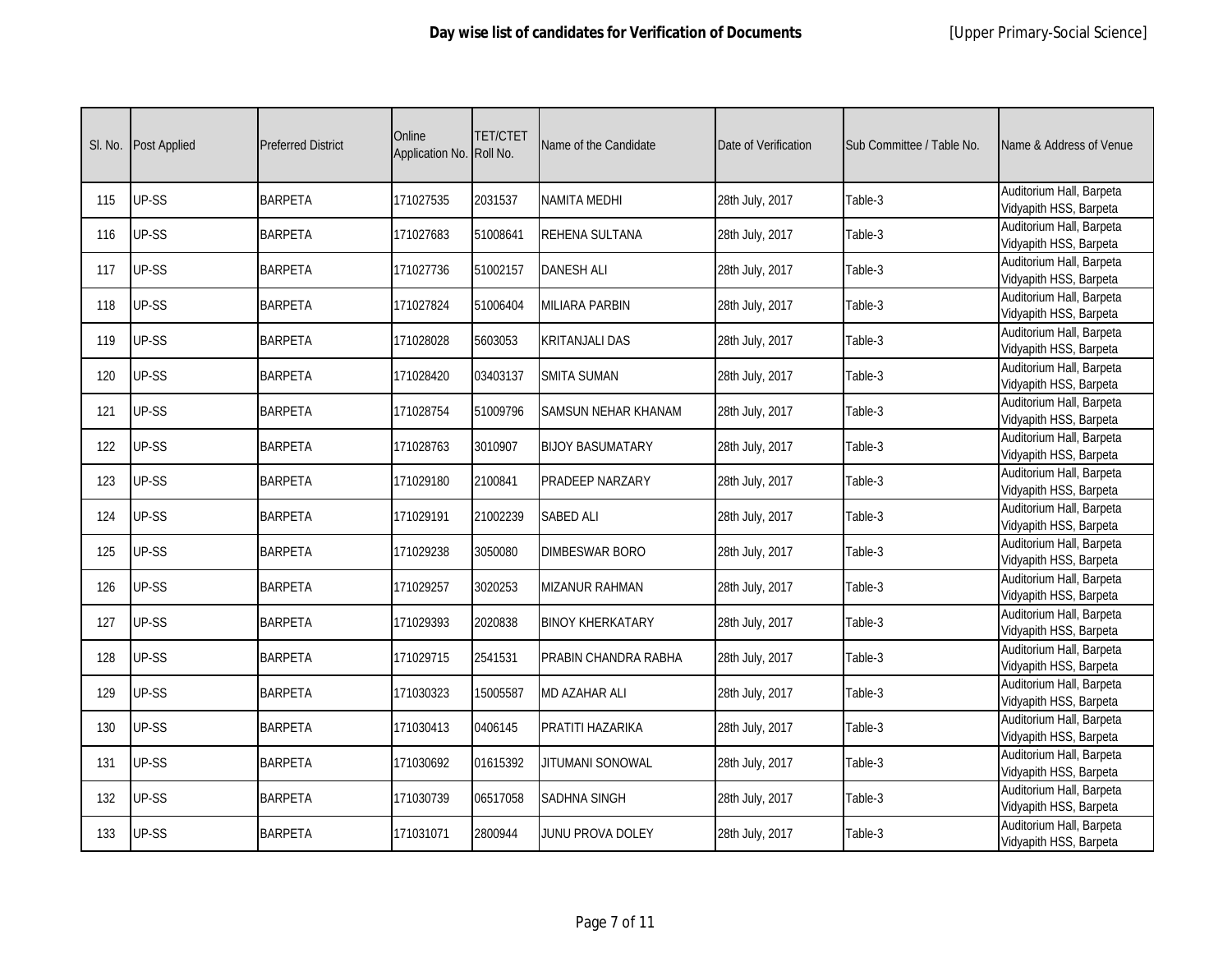| SI. No. | Post Applied | <b>Preferred District</b> | Online<br>Application No. | TET/CTET<br>Roll No. | Name of the Candidate      | Date of Verification | Sub Committee / Table No. | Name & Address of Venue                            |
|---------|--------------|---------------------------|---------------------------|----------------------|----------------------------|----------------------|---------------------------|----------------------------------------------------|
| 134     | UP-SS        | <b>BARPETA</b>            | 171031181                 | 51009716             | <b>SALMA SULTANA</b>       | 28th July, 2017      | Table-3                   | Auditorium Hall, Barpeta<br>Vidyapith HSS, Barpeta |
| 135     | UP-SS        | <b>BARPETA</b>            | 171031496                 | 0300280              | SURATH KUMAR DEKA          | 28th July, 2017      | Table-3                   | Auditorium Hall, Barpeta<br>Vidyapith HSS, Barpeta |
| 136     | UP-SS        | <b>BARPETA</b>            | 171031617                 | 0402339              | <b>NABAB HUSSAIN</b>       | 28th July, 2017      | Table-3                   | Auditorium Hall, Barpeta<br>Vidyapith HSS, Barpeta |
| 137     | UP-SS        | <b>BARPETA</b>            | 171031639                 | 0403410              | <b>RAJESH KUMAR BASAK</b>  | 28th July, 2017      | Table-3                   | Auditorium Hall, Barpeta<br>Vidyapith HSS, Barpeta |
| 138     | UP-SS        | <b>BARPETA</b>            | 171031693                 | 0300759              | SRI MUNIN PATHAK           | 28th July, 2017      | Table-3                   | Auditorium Hall, Barpeta<br>Vidyapith HSS, Barpeta |
| 139     | UP-SS        | <b>BARPETA</b>            | 171031708                 | 3040237              | <b>MD AKBAR ALI AHMED</b>  | 28th July, 2017      | Table-3                   | Auditorium Hall, Barpeta<br>Vidyapith HSS, Barpeta |
| 140     | UP-SS        | <b>BARPETA</b>            | 171031786                 | 3000952              | <b>DIPIKA DEKA</b>         | 28th July, 2017      | Table-3                   | Auditorium Hall, Barpeta<br>Vidyapith HSS, Barpeta |
| 141     | UP-SS        | <b>BARPETA</b>            | 171031793                 | 0402977              | SANIARA AHMED              | 28th July, 2017      | Table-3                   | Auditorium Hall, Barpeta<br>Vidyapith HSS, Barpeta |
| 142     | UP-SS        | <b>BARPETA</b>            | 171031818                 | 51005831             | MD JOYNAL ABDIN            | 28th July, 2017      | Table-3                   | Auditorium Hall, Barpeta<br>Vidyapith HSS, Barpeta |
| 143     | UP-SS        | <b>BARPETA</b>            | 171031866                 | 2902590              | <b>PRANJIT KALITA</b>      | 28th July, 2017      | Table-3                   | Auditorium Hall, Barpeta<br>Vidyapith HSS, Barpeta |
| 144     | UP-SS        | <b>BARPETA</b>            | 171031899                 | 2901029              | <b>RUNU MALI</b>           | 28th July, 2017      | Table-3                   | Auditorium Hall, Barpeta<br>Vidyapith HSS, Barpeta |
| 145     | UP-SS        | <b>BARPETA</b>            | 171031965                 | 2020883              | <b>MANTU KUMAR MACHARY</b> | 28th July, 2017      | Table-3                   | Auditorium Hall, Barpeta<br>Vidyapith HSS, Barpeta |
| 146     | UP-SS        | <b>BARPETA</b>            | 171032064                 | 0500115              | <b>BARNALI DEVI</b>        | 28th July, 2017      | Table-3                   | Auditorium Hall, Barpeta<br>Vidyapith HSS, Barpeta |
| 147     | UP-SS        | <b>BARPETA</b>            | 171032203                 | 0403982              | ANJU DEKA                  | 28th July, 2017      | Table-3                   | Auditorium Hall, Barpeta<br>Vidyapith HSS, Barpeta |
| 148     | UP-SS        | <b>BARPETA</b>            | 171032372                 | 51006523             | <b>MISS SANIARA KHATUN</b> | 28th July, 2017      | Table-3                   | Auditorium Hall, Barpeta<br>Vidyapith HSS, Barpeta |
| 149     | UP-SS        | <b>BARPETA</b>            | 171032403                 | 1400221              | <b>SUBHASH MILI</b>        | 28th July, 2017      | Table-3                   | Auditorium Hall, Barpeta<br>Vidyapith HSS, Barpeta |
| 150     | UP-SS        | <b>BARPETA</b>            | 171032465                 | 2031671              | <b>SANGITA GIRI</b>        | 28th July, 2017      | Table-3                   | Auditorium Hall, Barpeta<br>Vidyapith HSS, Barpeta |
| 151     | UP-SS        | <b>BARPETA</b>            | 171033130                 | 3020166              | <b>ITIMA BASUMATARY</b>    | 28th July, 2017      | Table-4                   | Auditorium Hall, Barpeta<br>Vidyapith HSS, Barpeta |
| 152     | UP-SS        | <b>BARPETA</b>            | 171033323                 | 3030777              | <b>NAMITA POKHREL</b>      | 28th July, 2017      | Table-4                   | Auditorium Hall, Barpeta<br>Vidyapith HSS, Barpeta |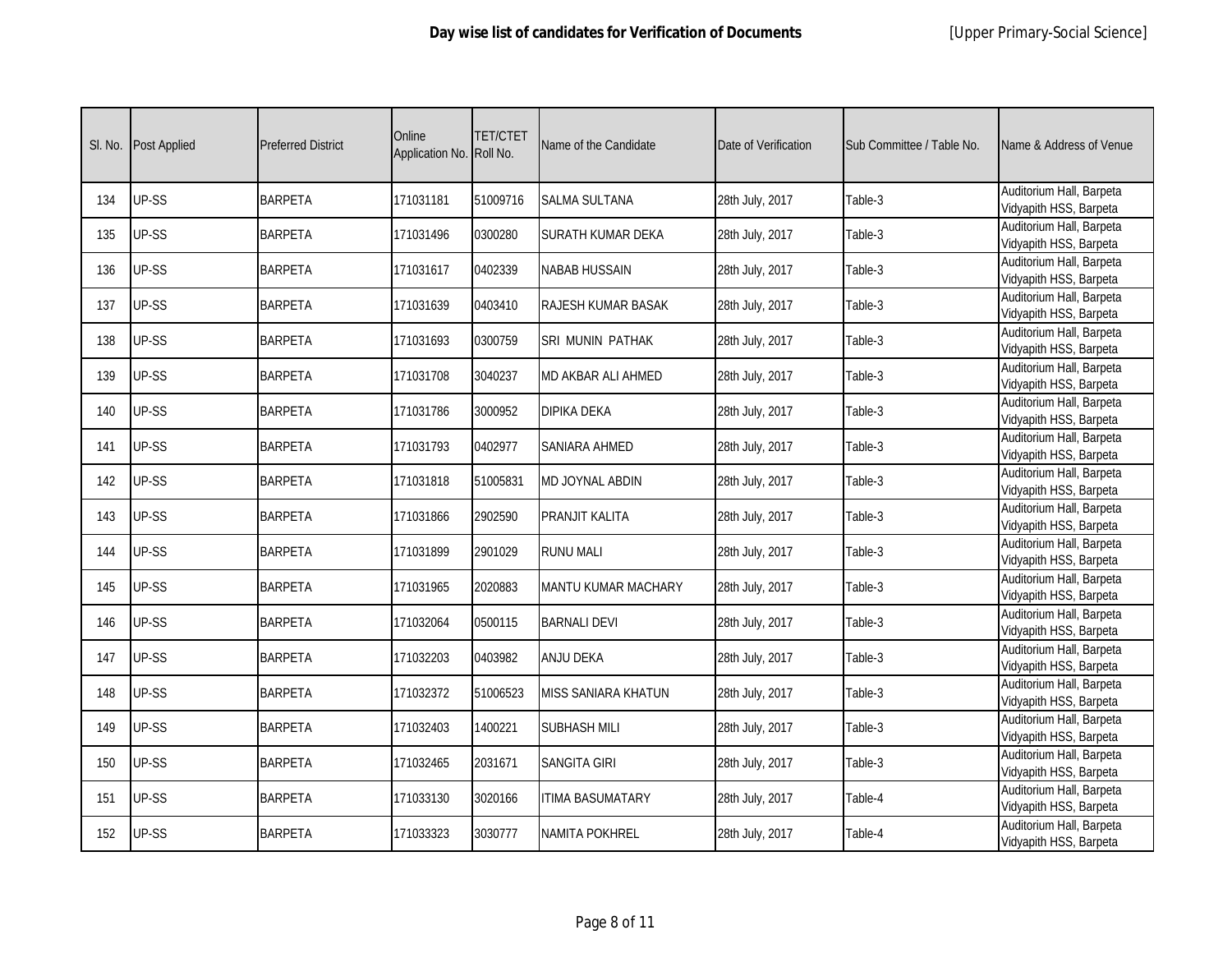| SI. No. | Post Applied | <b>Preferred District</b> | Online<br>Application No. | TET/CTET<br>Roll No. | Name of the Candidate                   | Date of Verification | Sub Committee / Table No. | Name & Address of Venue                            |
|---------|--------------|---------------------------|---------------------------|----------------------|-----------------------------------------|----------------------|---------------------------|----------------------------------------------------|
| 153     | UP-SS        | <b>BARPETA</b>            | 171033419                 | 07505257             | CRUZ MUTHU.A                            | 28th July, 2017      | Table-4                   | Auditorium Hall, Barpeta<br>Vidyapith HSS, Barpeta |
| 154     | UP-SS        | <b>BARPETA</b>            | 171033640                 | 0404252              | <b>DIPTI RANI DAS</b>                   | 28th July, 2017      | Table-4                   | Auditorium Hall, Barpeta<br>Vidyapith HSS, Barpeta |
| 155     | UP-SS        | <b>BARPETA</b>            | 171033759                 | 0401974              | <b>MD RAHUL AMIN</b>                    | 28th July, 2017      | Table-4                   | Auditorium Hall, Barpeta<br>Vidyapith HSS, Barpeta |
| 156     | UP-SS        | <b>BARPETA</b>            | 171034012                 | 35000636             | ABDUL ALIM SARKAR                       | 28th July, 2017      | Table-4                   | Auditorium Hall, Barpeta<br>Vidyapith HSS, Barpeta |
| 157     | UP-SS        | <b>BARPETA</b>            | 171034127                 | 51004681             | <b>LAL MAHMUD</b>                       | 28th July, 2017      | Table-4                   | Auditorium Hall, Barpeta<br>Vidyapith HSS, Barpeta |
| 158     | UP-SS        | <b>BARPETA</b>            | 171035429                 | 0501437              | RAJIV DEKA                              | 28th July, 2017      | Table-4                   | Auditorium Hall, Barpeta<br>Vidyapith HSS, Barpeta |
| 159     | UP-SS        | <b>BARPETA</b>            | 171035456                 | 2031895              | CHANDRA MOHAN RAMCHIARY 28th July, 2017 |                      | Table-4                   | Auditorium Hall, Barpeta<br>Vidyapith HSS, Barpeta |
| 160     | UP-SS        | <b>BARPETA</b>            | 171036092                 | 0403372              | MUNINDRA UZIR                           | 28th July, 2017      | Table-4                   | Auditorium Hall, Barpeta<br>Vidyapith HSS, Barpeta |
| 161     | UP-SS        | <b>BARPETA</b>            | 171036266                 | 1202165              | TUTUMANI BARAH                          | 28th July, 2017      | Table-4                   | Auditorium Hall, Barpeta<br>Vidyapith HSS, Barpeta |
| 162     | UP-SS        | <b>BARPETA</b>            | 171036659                 | 0404137              | <b>BUBUL KUMAR DAS</b>                  | 28th July, 2017      | Table-4                   | Auditorium Hall, Barpeta<br>Vidyapith HSS, Barpeta |
| 163     | UP-SS        | <b>BARPETA</b>            | 171036781                 | 06103082             | <b>KAMLA</b>                            | 28th July, 2017      | Table-4                   | Auditorium Hall, Barpeta<br>Vidyapith HSS, Barpeta |
| 164     | UP-SS        | <b>BARPETA</b>            | 171036936                 | 05007681             | <b>BALVIR KUMAR</b>                     | 28th July, 2017      | Table-4                   | Auditorium Hall, Barpeta<br>Vidyapith HSS, Barpeta |
| 165     | UP-SS        | <b>BARPETA</b>            | 171036957                 | 3551078              | <b>MANI RAM BORO</b>                    | 28th July, 2017      | Table-4                   | Auditorium Hall, Barpeta<br>Vidyapith HSS, Barpeta |
| 166     | UP-SS        | <b>BARPETA</b>            | 171036996                 | 4900837              | MADHUSMITA BARMAN SARMA 28th July, 2017 |                      | Table-4                   | Auditorium Hall, Barpeta<br>Vidyapith HSS, Barpeta |
| 167     | UP-SS        | <b>BARPETA</b>            | 171037336                 | 2031833              | RONJIT BARO                             | 28th July, 2017      | Table-4                   | Auditorium Hall, Barpeta<br>Vidyapith HSS, Barpeta |
| 168     | UP-SS        | <b>BARPETA</b>            | 171037432                 | 0403152              | <b>SHAJAHAN ALI</b>                     | 28th July, 2017      | Table-4                   | Auditorium Hall, Barpeta<br>Vidyapith HSS, Barpeta |
| 169     | UP-SS        | <b>BARPETA</b>            | 171037866                 | 2541681              | <b>BURKHANG BASUMATARY</b>              | 28th July, 2017      | Table-4                   | Auditorium Hall, Barpeta<br>Vidyapith HSS, Barpeta |
| 170     | UP-SS        | <b>BARPETA</b>            | 171037899                 | 2031416              | <b>GITANJALI DAS</b>                    | 28th July, 2017      | Table-4                   | Auditorium Hall, Barpeta<br>Vidyapith HSS, Barpeta |
| 171     | UP-SS        | <b>BARPETA</b>            | 171037913                 | 0501180              | <b>GAGAN CHANDRA DAS</b>                | 28th July, 2017      | Table-4                   | Auditorium Hall, Barpeta<br>Vidyapith HSS, Barpeta |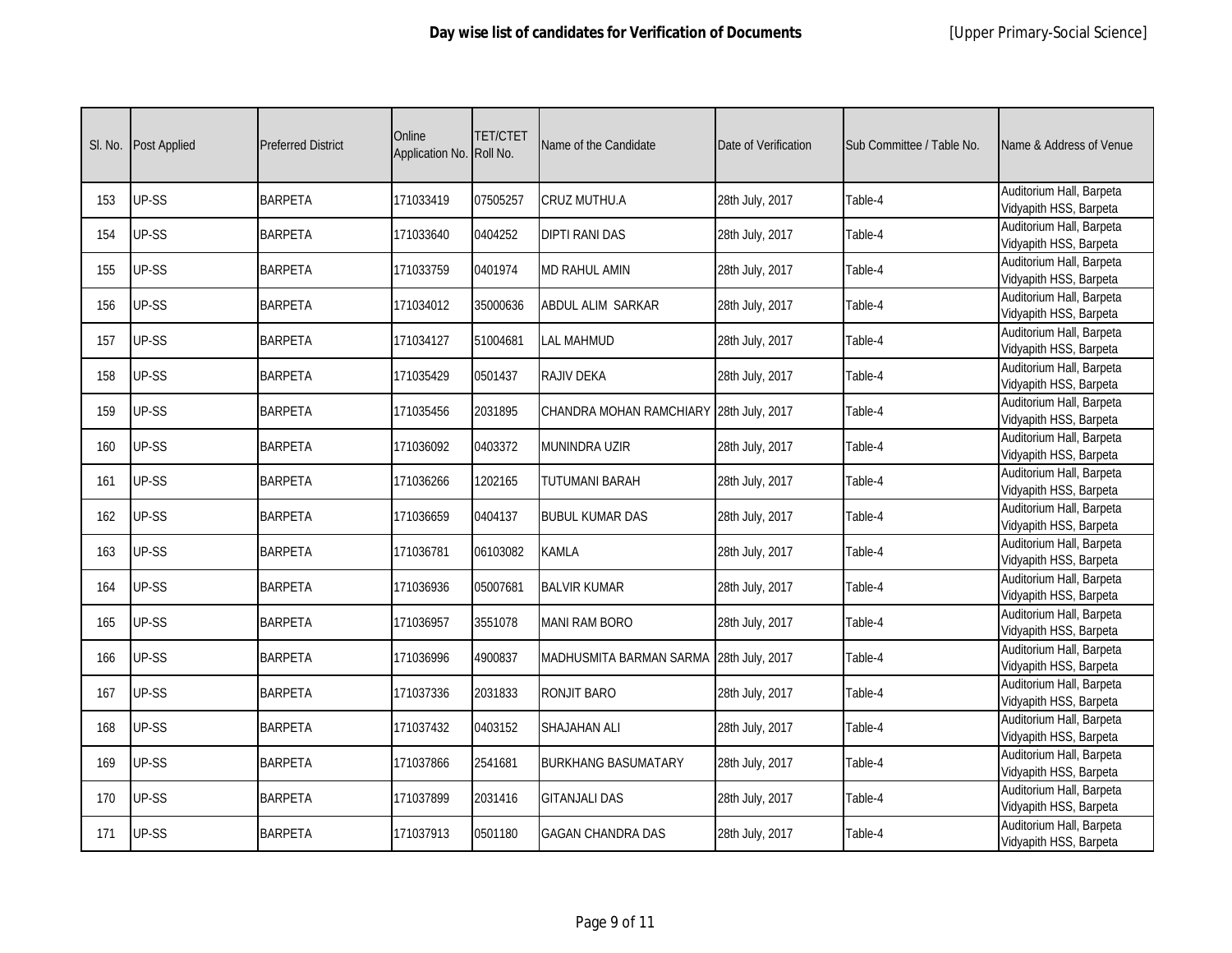| SI. No. | Post Applied | <b>Preferred District</b> | Online<br>Application No. | TET/CTET<br>Roll No. | Name of the Candidate  | Date of Verification | Sub Committee / Table No. | Name & Address of Venue                            |
|---------|--------------|---------------------------|---------------------------|----------------------|------------------------|----------------------|---------------------------|----------------------------------------------------|
| 172     | UP-SS        | <b>BARPETA</b>            | 171037925                 | 0501027              | <b>BIJULI TALUKDAR</b> | 28th July, 2017      | Table-4                   | Auditorium Hall, Barpeta<br>Vidyapith HSS, Barpeta |
| 173     | UP-SS        | <b>BARPETA</b>            | 171038053                 | 51005976             | <b>MONTAZ ALI</b>      | 28th July, 2017      | Table-4                   | Auditorium Hall, Barpeta<br>Vidyapith HSS, Barpeta |
| 174     | UP-SS        | <b>BARPETA</b>            | 171038501                 | 0500999              | <b>UTPAL DAS</b>       | 28th July, 2017      | Table-4                   | Auditorium Hall, Barpeta<br>Vidyapith HSS, Barpeta |
| 175     | UP-SS        | <b>BARPETA</b>            | 171039085                 | 57009022             | <b>NASHIMA BEGUM</b>   | 28th July, 2017      | Table-4                   | Auditorium Hall, Barpeta<br>Vidyapith HSS, Barpeta |
| 176     | UP-SS        | <b>BARPETA</b>            | 171039737                 | 09714262             | PRANAY KUMAR GHOSH     | 28th July, 2017      | Table-4                   | Auditorium Hall, Barpeta<br>Vidyapith HSS, Barpeta |
| 177     | UP-SS        | <b>BARPETA</b>            | 171039757                 | 0405798              | SRI BRAHMALAL MANDAL   | 28th July, 2017      | Table-4                   | Auditorium Hall, Barpeta<br>Vidyapith HSS, Barpeta |
| 178     | UP-SS        | <b>BARPETA</b>            | 171039791                 | 51008744             | <b>REZAUL SIKDAR</b>   | 28th July, 2017      | Table-4                   | Auditorium Hall, Barpeta<br>Vidyapith HSS, Barpeta |
| 179     | UP-SS        | <b>BARPETA</b>            | 171039934                 | 3110296              | SANGHAMITRA DAS        | 28th July, 2017      | Table-4                   | Auditorium Hall, Barpeta<br>Vidyapith HSS, Barpeta |
| 180     | UP-SS        | <b>BARPETA</b>            | 171040191                 | 3540458              | <b>MD KUMAR ALI</b>    | 28th July, 2017      | Table-4                   | Auditorium Hall, Barpeta<br>Vidyapith HSS, Barpeta |
| 181     | UP-SS        | <b>BARPETA</b>            | 171040244                 | 202814               | SAIDUR RAHMAN          | 28th July, 2017      | Table-4                   | Auditorium Hall, Barpeta<br>Vidyapith HSS, Barpeta |
| 182     | UP-SS        | <b>BARPETA</b>            | 171040365                 | 0400158              | <b>ABUL HUSSAIN</b>    | 28th July, 2017      | Table-4                   | Auditorium Hall, Barpeta<br>Vidyapith HSS, Barpeta |
| 183     | UP-SS        | <b>BARPETA</b>            | 171040673                 | 21001841             | <b>MUKTAR ALI</b>      | 28th July, 2017      | Table-4                   | Auditorium Hall, Barpeta<br>Vidyapith HSS, Barpeta |
| 184     | UP-SS        | <b>BARPETA</b>            | 171040688                 | 51001144             | ANJAN JYOTI DEKA       | 28th July, 2017      | Table-4                   | Auditorium Hall, Barpeta<br>Vidyapith HSS, Barpeta |
| 185     | UP-SS        | <b>BARPETA</b>            | 171040854                 | 21000713             | <b>ANITA DAS</b>       | 28th July, 2017      | Table-4                   | Auditorium Hall, Barpeta<br>Vidyapith HSS, Barpeta |
| 186     | UP-SS        | <b>BARPETA</b>            | 171041216                 | 51005507             | <b>MD AKKASH ALI</b>   | 28th July, 2017      | Table-4                   | Auditorium Hall, Barpeta<br>Vidyapith HSS, Barpeta |
| 187     | UP-SS        | <b>BARPETA</b>            | 171041480                 | 0405055              | <b>MIRA BEZBARUAH</b>  | 28th July, 2017      | Table-4                   | Auditorium Hall, Barpeta<br>Vidyapith HSS, Barpeta |
| 188     | UP-SS        | <b>BARPETA</b>            | 171041518                 | 3030766              | KHILESWARI PATHAK      | 28th July, 2017      | Table-4                   | Auditorium Hall, Barpeta<br>Vidyapith HSS, Barpeta |
| 189     | UP-SS        | <b>BARPETA</b>            | 171041763                 | 3030233              | <b>GITIKA DAS</b>      | 28th July, 2017      | Table-4                   | Auditorium Hall, Barpeta<br>Vidyapith HSS, Barpeta |
| 190     | UP-SS        | <b>BARPETA</b>            | 171042063                 | 3030172              | <b>DHARITRI DAS</b>    | 28th July, 2017      | Table-4                   | Auditorium Hall, Barpeta<br>Vidyapith HSS, Barpeta |